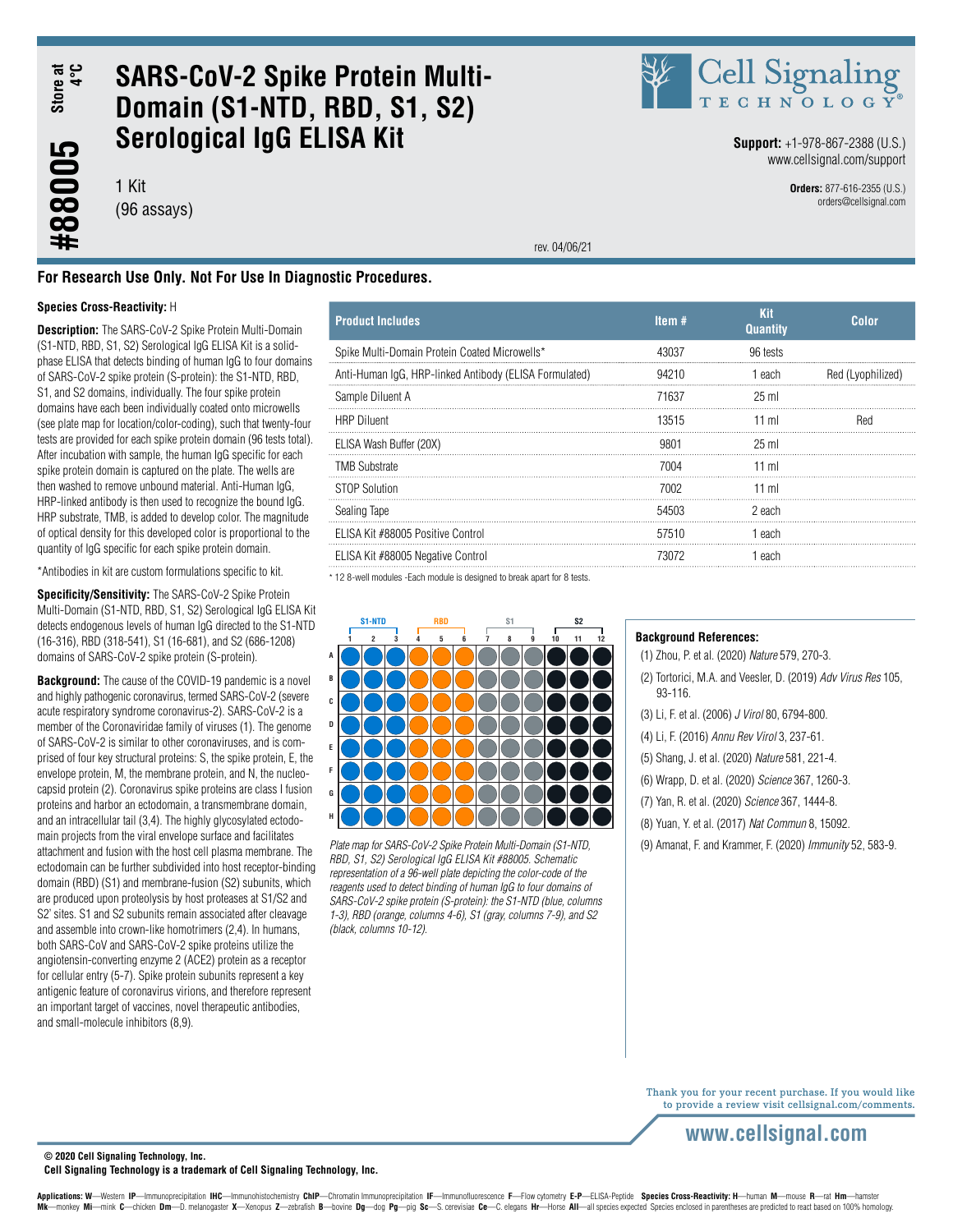Patient Testing: Patient samples were tested using the SARS-CoV-2 Spike Protein Multi-Domain (S1-NTD, RBD, S1, S2) Serological IgG ELISA Kit #88005. Serum or plasma was obtained from donors who had been diagnosed with SARS-CoV-2 (diagnosed positive n=59\*) or from presumed uninfected donors collected prior to the SARS-CoV-2 outbreak (presumed negative n=86). Samples were heat-inactivated (56°C for 30 min) and diluted 1:400 prior to running the assay, as described in the protocol. Samples were considered positive, negative, or inconclusive based on the criteria described in the "Data Analysis" section of the protocol for the kit. Positive percent agreement (PPA) and negative percent agreement (NPA) were calculated from these data.

|                                                                                                                                                                       |                                                                                                                                                                                                                                                                                                                                                                                                                                                                                     | <b>CST SARS-CoV-2 Spike Protein Multi-Domain</b><br><b>Serological IgG ELISA Results</b> |                 |                     |              |            |            |
|-----------------------------------------------------------------------------------------------------------------------------------------------------------------------|-------------------------------------------------------------------------------------------------------------------------------------------------------------------------------------------------------------------------------------------------------------------------------------------------------------------------------------------------------------------------------------------------------------------------------------------------------------------------------------|------------------------------------------------------------------------------------------|-----------------|---------------------|--------------|------------|------------|
|                                                                                                                                                                       | <b>Reference Samples</b>                                                                                                                                                                                                                                                                                                                                                                                                                                                            | <b>Positive</b>                                                                          | <b>Negative</b> | <b>Inconclusive</b> | <b>Total</b> | <b>PPA</b> | <b>NPA</b> |
|                                                                                                                                                                       | Positive                                                                                                                                                                                                                                                                                                                                                                                                                                                                            | 25                                                                                       | 23              | 11                  | 59           | 42.4%      |            |
| S1-NTD                                                                                                                                                                | <b>Presumed Negative</b>                                                                                                                                                                                                                                                                                                                                                                                                                                                            |                                                                                          | 84              |                     | 86           |            | $97.7\%$   |
|                                                                                                                                                                       | Positive                                                                                                                                                                                                                                                                                                                                                                                                                                                                            | 53                                                                                       | 6               | $\Omega$            | 59           | 89.8%      |            |
| RBD                                                                                                                                                                   | <b>Presumed Negative</b>                                                                                                                                                                                                                                                                                                                                                                                                                                                            | $\overline{2}$                                                                           | 83              |                     | 86           |            | 96.5%      |
| ವ                                                                                                                                                                     | <b>Positive</b>                                                                                                                                                                                                                                                                                                                                                                                                                                                                     | 50                                                                                       | 6               | 3                   | 59           | 84.7%      |            |
|                                                                                                                                                                       | <b>Presumed Negative</b>                                                                                                                                                                                                                                                                                                                                                                                                                                                            | $\overline{2}$                                                                           | 84              | $\Omega$            | 86           |            | $97.7\%$   |
| $\mathbf{S}^2$                                                                                                                                                        | <b>Positive</b>                                                                                                                                                                                                                                                                                                                                                                                                                                                                     | 52                                                                                       | 3               | 4                   | 59           | 88.1%      |            |
|                                                                                                                                                                       | <b>Presumed Negative</b>                                                                                                                                                                                                                                                                                                                                                                                                                                                            | 3                                                                                        | 81              | 2                   | 86           |            | 94.2%      |
|                                                                                                                                                                       | * Positive reference samples were from patient donors with a positive SARS-CoV-2 diagnosis. However, a positive<br>SARS-CoV-2 diagnosis will not always correlate with a positive response against each spike domain protein in this lgG<br>Serological ELISA as differences in disease severity, timing of sample collection relative to disease onset, and patient<br>profiles may affect presence and abundance of antibodies against each spike domain in the reference sample. |                                                                                          |                 |                     |              |            |            |
| <b>Note:</b> We are continuing to test more samples as available. For the most up-to-date set of data, always refer to the<br>product page for #88005 on the website. |                                                                                                                                                                                                                                                                                                                                                                                                                                                                                     |                                                                                          |                 |                     |              |            |            |

**Intra-Assay Precision:** Three different serum samples were each tested in 16 replicates using a single assay kit of SARS-CoV-2 Spike Protein Multi-Domain (S1-NTD, RBD, S1, S2) Serological IgG ELISA Kit #88005. Intra-assay CV (%) was calculated for each sample, and each replicate was correctly identified as being positive or negative when compared to the Negative Control using the cutoff criteria described in the attached protocol.

|               | <b>Intra-Assay Precision</b> |                     |                    |        |
|---------------|------------------------------|---------------------|--------------------|--------|
|               | <b>Sample ID</b>             | Average OD (450 nm) | <b>Results</b>     | CV(% ) |
| <b>GLN-LS</b> | <b>Positive Serum-1</b>      | 3.876               | 16/16 are Positive | 0.9%   |
|               | Positive Serum-2             | 2.135               | 16/16 are Positive | 2.4%   |
|               | <b>Negative Serum-3</b>      | 0.732               | 16/16 are Negative | 4.3%   |
| RBD           | <b>Positive Serum-1</b>      | 2.158               | 16/16 are Positive | 5.1%   |
|               | <b>Positive Serum-2</b>      | 1.882               | 16/16 are Positive | 5.0%   |
|               | Negative Serum-3             | 0.297               | 16/16 are Negative | 12.0%  |
|               | <b>Positive Serum-1</b>      | 2.609               | 16/16 are Positive | 2.5%   |
| ळ             | Positive Serum-2             | 1.271               | 16/16 are Positive | 4.7%   |
|               | <b>Negative Serum-3</b>      | 0.322               | 16/16 are Negative | 7.4%   |
| ಜ             | <b>Positive Serum-1</b>      | 3.610               | 16/16 are Positive | 3.6%   |
|               | <b>Positive Serum-2</b>      | 2.173               | 16/16 are Positive | 2.8%   |
|               | Negative Serum-3             | 0.201               | 16/16 are Negative | 11.3%  |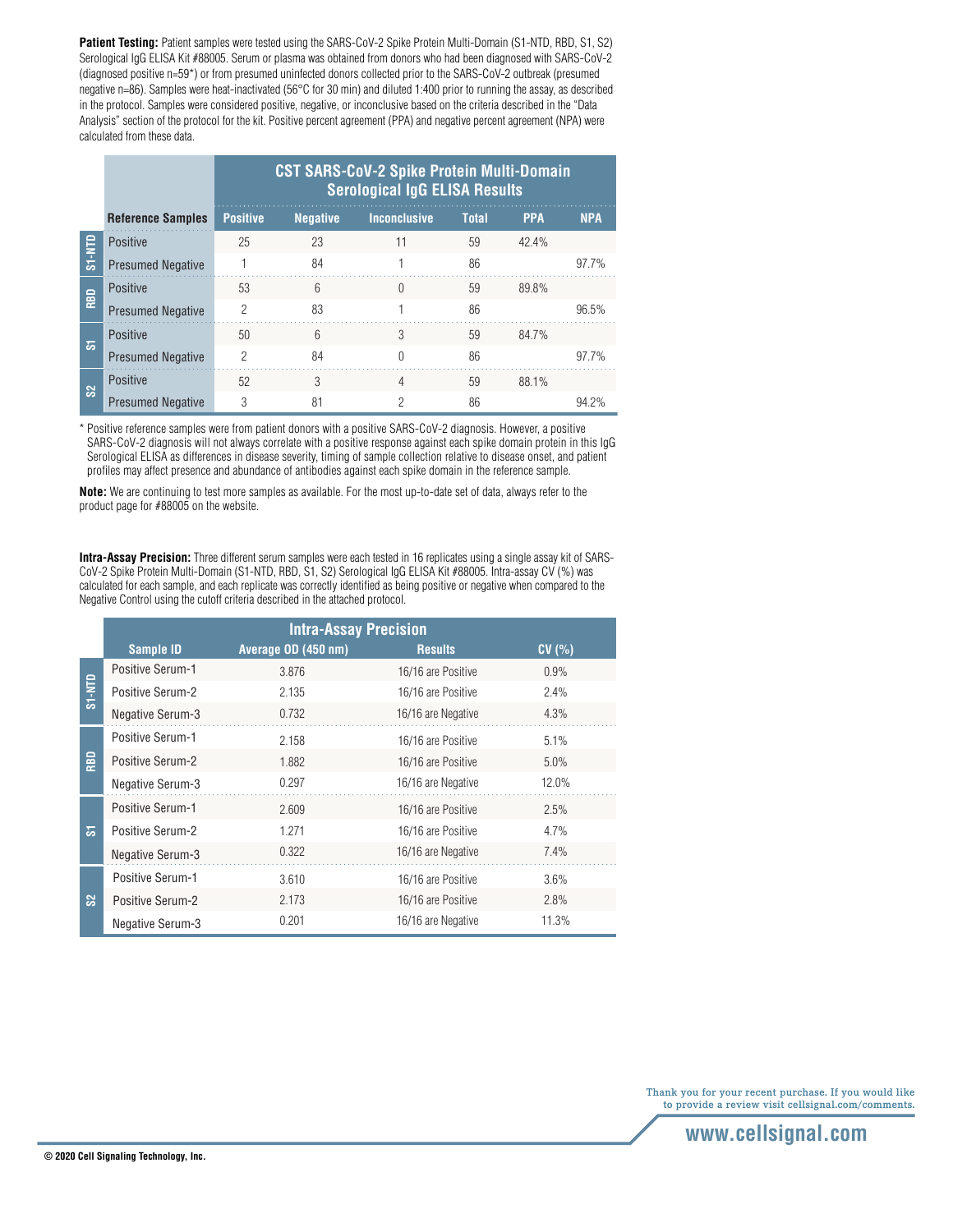**Inter-Assay Precision:** Six different assay kits from one lot of material were tested using 3 different serum samples, Positive Control, and Negative Control run in duplicate wells. Inter-assay CV (%) was calculated for each sample, and each assay kit correctly identified the samples as being positive or negative when compared to the Negative Control using the cutoff criteria described in the attached protocol.

|        | <b>Inter-Assay Precision</b> |                     |                  |       |
|--------|------------------------------|---------------------|------------------|-------|
|        | <b>Sample ID</b>             | Average OD (450 nm) | <b>Results</b>   | CV(%) |
| S1-NTD | Positive Serum-1             | 3.732               | 6/6 are Positive | 4.7%  |
|        | Positive Serum-2             | 2.077               | 6/6 are Positive | 8.7%  |
|        | Negative Serum-3             | 0.717               | 6/6 are Negative | 12.3% |
|        | Positive Control*            | N/A                 | N/A              | N/A   |
|        | <b>Negative Control</b>      | 0.768               | N/A              | 11.0% |
| RBD    | <b>Positive Serum-1</b>      | 2.007               | 6/6 are Positive | 5.7%  |
|        | Positive Serum-2             | 1.891               | 6/6 are Positive | 6.9%  |
|        | Negative Serum-3             | 0.280               | 6/6 are Negative | 16.3% |
|        | Positive Control             | 3.007               | 6/6 are Positive | 12.4% |
|        | <b>Negative Control</b>      | 0.366               | N/A              | 16.5% |
|        | <b>Positive Serum-1</b>      | 2.815               | 6/6 are Positive | 3.0%  |
|        | Positive Serum-2             | 1.481               | 6/6 are Positive | 5.4%  |
| ಹ      | Negative Serum-3             | 0.329               | 6/6 are Negative | 5.2%  |
|        | <b>Positive Control</b>      | 3.283               | 6/6 are Positive | 6.6%  |
|        | <b>Negative Control</b>      | 0.307               | N/A              | 5.2%  |
| ಜ      | Positive Serum-1             | 3.658               | 6/6 are Positive | 2.8%  |
|        | <b>Positive Serum-2</b>      | 1.992               | 6/6 are Positive | 8.5%  |
|        | Negative Serum-3             | 0.239               | 6/6 are Negative | 12.2% |
|        | Positive Control*            | N/A                 | N/A              | N/A   |
|        | <b>Negative Control</b>      | 0.200               | N/A              | 13.3% |

\*The included Positive Control in the kit is intended to give a positive signal for the RBD and S1 coated microwell strips, and is NOT a Positive Control for the S1-NTD or S2 microwells.

> Thank you for your recent purchase. If you would like to provide a review visit cellsignal.com/comments.

> > **www.cellsignal.com**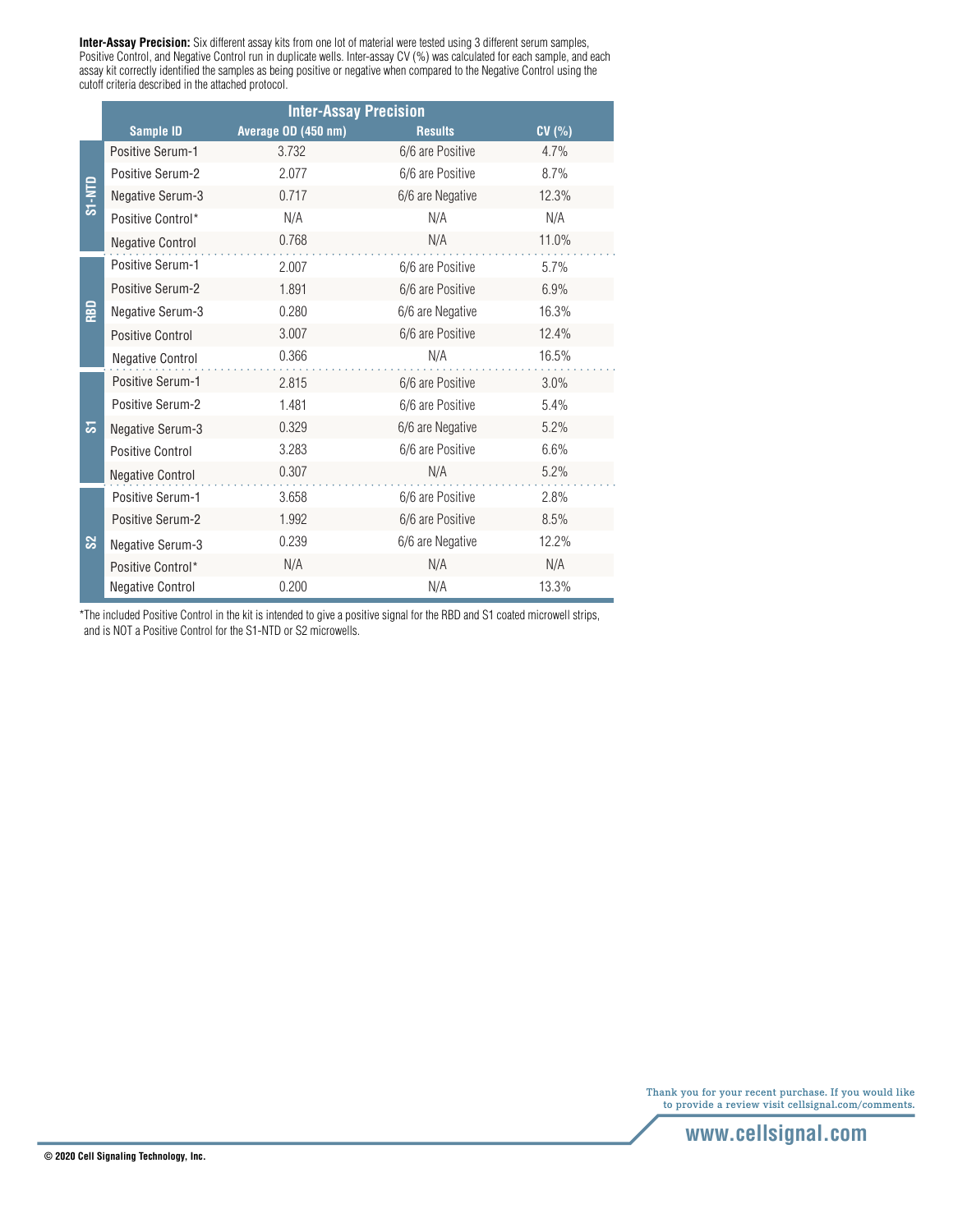# www.cellsignal.com **#88005**

## SARS-CoV-2 Spike Protein Multi-Domain (S1-NTD, RBD, S1, S2) Serological IgG ELISA Protocol

This ELISA Kit Is Intended For Research Use Only. Not For Use in Diagnostic or Clinical Procedures.

## A Solutions and Reagents

**NOTE:** Prepare solutions with deionized/purified water or equivalent. Prepare only as much reagent as needed on the day of the experiment.

- **1. Spike Multi-Domain Protein Coated Microwells:** Bring all to room temperature before opening bag/use. Unused microwell strips should be returned to the original re-sealable bag containing the desiccant pack and stored at 4°C. Microwell strips are color-coded for each spike protein domain (see datasheet for plate map).
- **2**. **1X ELISA Wash Buffer:** Prepare by diluting ELISA Wash Buffer (20X) (included in each kit) to 1X with deionized water.
- **3. Sample Diluent A**: Diluent provided for dilution of samples and for reconstitution of Positive and Negative Controls included in kit.
- **4. HRP Diluent:** Red colored diluent for reconstitution and dilution of the Anti-Human IgG, HRP-linked Antibody (11 mL provided).
- **5. Anti-Human IgG, HRP-linked Antibody (ELISA Formulated):** Supplied lyophilized as a red colored cake or powder. Add 1.0 mL of HRP Diluent (red solution) to yield a concentrated stock solution. Incubate at room temperature for 5 min with occasional gentle mixing to fully reconstitute. To make the final working solution, add the full 1.0 mL volume of reconstituted HRP-linked Antibody to 10.0 mL of HRP Diluent in a clean tube and gently mix. For best results, use this working solution immediately. Unused working solution may be stored for up to 4 weeks at 4°C, although there may be some loss of signal compared to freshly made solution.
- **6. Positive Control:** Reconstitute the vial of Ivophilized Positive Control with 1.0 mL Sample Diluent A. Mix thoroughly and gently, hold at room temperature for 1 minute and then follow the steps outlined below in the "Test Procedure" section. Positive Controls are recommended to be used immediately after reconstituting, however remaining material may be stored at -80°C (there may be some loss of the Positive Control signal if freeze/thawed). Positive Controls are supplied as a control reagent, not as an absolute quantitation measure. **IMPORTANT:** This control is intended to give a positive signal for the

RBD and S1 coated microwell strips, and is NOT a positive control for the S1-NTD or S2 microwells.

- **7. Negative Control:** Reconstitute the vial of lyophilized Negative Control with 1.0 mL Sample Diluent A. Mix thoroughly and gently, hold at room temperature for 1 minute and then follow the steps outlined below in the "Test Procedure" section. Negative Controls are recommended to be used immediately after reconstituting, however remaining material may be stored at -80°C (there may be some loss of the Negative Control signal if freeze/thawed).
- **8. TMB Substrate (#7004)**: Bring to room temperature before use.
- **9. STOP Solution (#7002):** Bring to room temperature before use.

## B Test Procedure

**NOTE:** Equilibrate all materials and prepared reagents to room temperature prior to running the assay.

- **1.** Prepare all reagents as indicated above (Section A).
- **2.** Human-sourced samples should be handled in accordance with accepted safety practices. Samples should be diluted at least 1:400 with Sample Diluent A and can be further serially diluted if relative quantification is needed by the user. Positive and Negative Controls do NOT need to be diluted after reconstitution. Refer to the datasheet which shows typical results observed for the Positive Control, Negative Control, serum from uninfected individuals, and serum from SARS-CoV-2 patients. When using the cutoff criteria described below to determine if a sample is positive for anti-CoV-2 Spike Protein antibodies, samples diluted 1:400 must be compared to the undiluted Negative Control.

 **NOTE:** Sample storage/handling, including heat-inactivation of samples, can potentially affect observed signals. Therefore, it is strongly recommended that in addition to the Positive and Negative Controls included with the kit, the user includes their own negative and positive patient samples as controls when running the assay in order to establish an appropriate cutoff value.

- **3.** Add 100 μL of each diluted sample, Positive Control, Negative Control, and blank (Sample Diluent A only) to the appropriate wells. Seal the plate with the supplied sealing tape and incubate for 1 hour at 37°C.
- **4.** Gently remove the tape and wash wells:
	- a. Discard plate contents into a receptacle.
	- b. Wash 4 times with 1X ELISA Wash Buffer, 200 μL each time for every well. After each wash, aspirate or decant from wells. Invert the plate and blot it against clean paper towels to remove the residual solution in each well, but do not allow wells to completely dry at any time.
	- c. Clean the underside of all wells with a lint-free tissue.
- **5.** Add 100 μL of reconstituted Anti-Human IgG, HRP-linked Antibody (ELISA Formulated). Seal with tape and incubate the plate for 30 min at 37°C.
- **6.** Repeat wash procedure (Section B, Step 4).
- **7.** Add 100 μL of TMB Substrate to each well. Seal with tape and incubate the plate in the dark for 10 min at 37°C.
- **8.** Add 100 μL of STOP Solution to each well. Shake gently for a few seconds.  **NOTE:** Initial color of positive reaction is blue, which changes to yellow upon addition of STOP Solution.
- **9.** Read results:
	- a. **Visual Determination:** Read within 30 min after adding STOP Solution.
	- b. **Spectrophotometric Determination:** Wipe underside of wells with a lint-free tissue. Read absorbance at 450 nm within 30 min after adding STOP Solution.